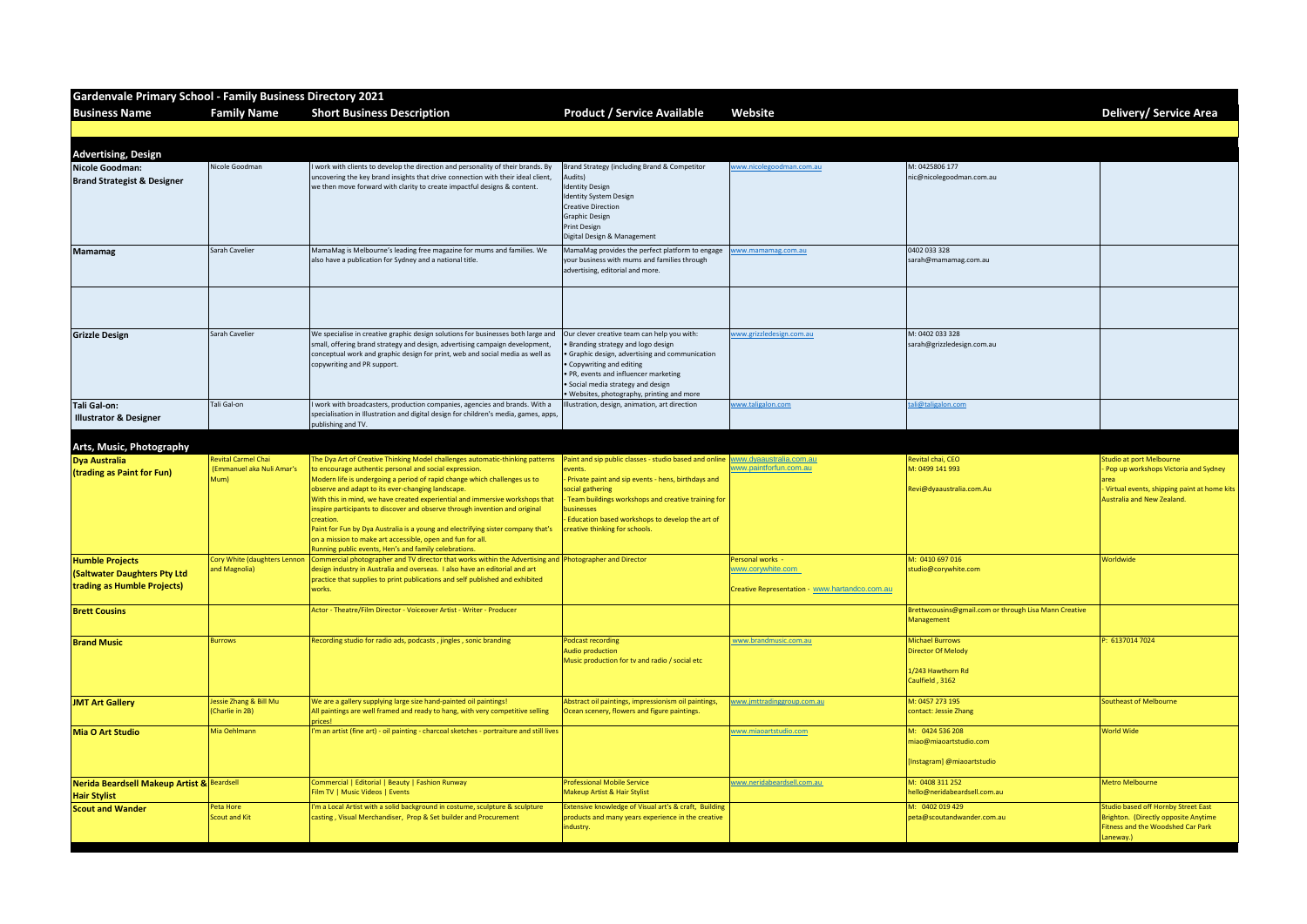| <b>Baby Products and Gifts</b>                                     |                                             |                                                                                                                                                                                                                                                                                                                                                                                                                                                                                                                                                                                                                                                                                                                                                                                 |                                                                                                                                                                                          |                                                  |                                                                                                                                                                         |                                                                                                                                                                                                                    |
|--------------------------------------------------------------------|---------------------------------------------|---------------------------------------------------------------------------------------------------------------------------------------------------------------------------------------------------------------------------------------------------------------------------------------------------------------------------------------------------------------------------------------------------------------------------------------------------------------------------------------------------------------------------------------------------------------------------------------------------------------------------------------------------------------------------------------------------------------------------------------------------------------------------------|------------------------------------------------------------------------------------------------------------------------------------------------------------------------------------------|--------------------------------------------------|-------------------------------------------------------------------------------------------------------------------------------------------------------------------------|--------------------------------------------------------------------------------------------------------------------------------------------------------------------------------------------------------------------|
| <b>Little Green Footprints</b>                                     | Elissa Collier<br>(Toby 3B)                 | Organic & Eco Friendly Baby Products & Gifts                                                                                                                                                                                                                                                                                                                                                                                                                                                                                                                                                                                                                                                                                                                                    | Wooden Toys, Modern Cloth Nappies, Eco Disp<br>Nappies & Wipes, Organic Baby Sleepwear &<br>Clothing, Natural Teething & Feeding Products, Gifts<br>& Baby Hampers! Free Local Delivery. | www.littlegreenfootprints.com.au                 | ELISSA Collier M: 0418 181 868                                                                                                                                          | FREE local delivery.<br>Aust wide shipping.<br>Int'l shipping also available.                                                                                                                                      |
| <b>Childrens / Activities</b>                                      |                                             |                                                                                                                                                                                                                                                                                                                                                                                                                                                                                                                                                                                                                                                                                                                                                                                 |                                                                                                                                                                                          |                                                  |                                                                                                                                                                         |                                                                                                                                                                                                                    |
| <b>Teepee Dreams</b>                                               | <b>Danielle Egerton</b>                     | Teepee sleepover parties for kids. Themes for both girls & boys.<br>Offering Sibling packages during lockdown                                                                                                                                                                                                                                                                                                                                                                                                                                                                                                                                                                                                                                                                   | Feepee sleepover parties                                                                                                                                                                 | <u>www.teepeedreams.com.au</u>                   | Email: info@teepeedreams.com.au<br>nstagram: @teepeedreamsau                                                                                                            | Bayside & surrounding areas                                                                                                                                                                                        |
|                                                                    |                                             |                                                                                                                                                                                                                                                                                                                                                                                                                                                                                                                                                                                                                                                                                                                                                                                 |                                                                                                                                                                                          |                                                  |                                                                                                                                                                         |                                                                                                                                                                                                                    |
| <b>Jewellery and Accessories</b><br><b>Nicole Fendel Jewellery</b> |                                             | An Australian, designer jewellery brand. Designed by Nicole, and handmade by<br>Artisans around the globe.<br>Jewellery brand known for its classic, timeless and statement jewellery designs.<br>Created for the modern woman looking for timeless designs with superior<br>quality.                                                                                                                                                                                                                                                                                                                                                                                                                                                                                           |                                                                                                                                                                                          | ttps://www.nicolefendel.com.au/                  |                                                                                                                                                                         |                                                                                                                                                                                                                    |
| <b>Swede Little Things</b>                                         | Hélène von Schrenk                          | Handmade unisex Scandic style leather accessories.                                                                                                                                                                                                                                                                                                                                                                                                                                                                                                                                                                                                                                                                                                                              |                                                                                                                                                                                          | www.swedelittlethings.com                        | M: 0421 837 977<br>Hello@swedelittlethings.com.au<br>Insta: www.Instagram.com/swede_little_things                                                                       |                                                                                                                                                                                                                    |
|                                                                    |                                             |                                                                                                                                                                                                                                                                                                                                                                                                                                                                                                                                                                                                                                                                                                                                                                                 |                                                                                                                                                                                          |                                                  |                                                                                                                                                                         |                                                                                                                                                                                                                    |
| <b>Hospitality</b><br><b>Crown Hospitality Supplies</b>            | Al Twig                                     | Wholesale-Hospitality supplies.                                                                                                                                                                                                                                                                                                                                                                                                                                                                                                                                                                                                                                                                                                                                                 | Wholesale of takeaway paper and plastic products,<br>cleaning products.                                                                                                                  | www.crownhospitalitysupplies.com.au              | Al Twig<br>M: 0402 650 022                                                                                                                                              | Melbourne Metro next day delivery                                                                                                                                                                                  |
| <b>Grazed &amp; Boxed</b>                                          | <b>Cherise Berley</b>                       | an online marketplace for grazing boxes, gourmet platters and delicious food<br>boxes all in one spot, basically it's a one stop.                                                                                                                                                                                                                                                                                                                                                                                                                                                                                                                                                                                                                                               | <b>Grazing Boxes, Gourmet Platters, Food Boxes</b>                                                                                                                                       | www.grazedandboxed.com.au                        | cherise@grazedandboxed.com.au                                                                                                                                           |                                                                                                                                                                                                                    |
| <b>Naked Espresso</b>                                              | Jason & Cherise Berley                      | Naked Espresso is an established specialty coffee roaster located in Moorabbin.<br>We supply wholesale coffee to cafes, offices & homes all across Australia and<br>we offer barista training and commercial coffee equipment.                                                                                                                                                                                                                                                                                                                                                                                                                                                                                                                                                  | Specialty coffee available in 4 different blends in 2<br>different sizes: 250g & 1 kilo bags.<br>We also sell Tea, Chocolate, Chai, and barista<br>accessories.                          | www.nakedespressoco.com.au                       | Jason Berley 0421 578 775<br>info@nakedespressoco.com.au                                                                                                                | We have created a special discount code<br>for GPS on our website at checkout called<br>'GPS', its 25% off and we offer free shipping<br>for all orders over \$50.                                                 |
| <b>Resterika Catering</b>                                          | <b>Eszter Mitchell</b>                      |                                                                                                                                                                                                                                                                                                                                                                                                                                                                                                                                                                                                                                                                                                                                                                                 | We make hamper boxes, grazing tables and event<br>catering, we deliver & do set ups too!                                                                                                 | Facebook Page @Resterika<br>Instagram @Resterika | M: 0416511616<br>M: 0406004711<br>Resterika.catering@gmail.com                                                                                                          | Delivery area:<br>Bentleigh, Bentleigh east, Brighton,<br>Brighton east, St.kinda, Moorabbin,<br>Caulfield, Elsternwick and surrounding<br>areas.                                                                  |
| <b>Stomping Ground Collingwood</b><br>and Moorabbin (new!)         | <b>Sreenstone Family (Guy)</b>              | Stomping Ground is a neighbourhood brewery and beer hall with a beer garden,<br>30+ beer taps, a full menu, a cubby house for kids and is dog friendly. Open 7<br>days for lunch, dinner and take away beer. The recently opened beer hall in<br>Moorabbin also includes a private function space for events for up to 150<br>guests.                                                                                                                                                                                                                                                                                                                                                                                                                                           | Stomping Ground Beer (online and in good bottle<br>shops) and Beerhall: Lunch, Dinner, Drinks and<br><sup>-</sup> unctions                                                               | www.stompingground.beer                          | Collingwood: bookings@stompingground.beer, tel:(03)<br>94151944,<br>Moorabin: morrismoor@stompingground.beer, tel:(03) 8560 Online Shop Delivers Australia wide<br>3116 | Collingwood - 100 Gipps St, Moorabbin - 9<br>Cochranes Rd, Moorabin<br>Available in Bottle Shops around<br>Melbourne                                                                                               |
| <b>The Local Taphouse</b>                                          | <b>Greenstone Family (Guy)</b>              | Craft beer, live music and comedy in an award winning tavern in St Kilda with old-Bar/Restaurant<br>school furnishings, a beer garden, indoor bocce court and various function<br>rooms to choose from. Open 7 days of the week, 12pm till late                                                                                                                                                                                                                                                                                                                                                                                                                                                                                                                                 |                                                                                                                                                                                          | www.thelocal.com.au                              | stkilda@thelocal.com.au,<br>P: 9537 2633                                                                                                                                | 184 Carlisle St, St Kilda                                                                                                                                                                                          |
| <b>The Sneaky Treat Co</b>                                         | <b>Chris Groeneweg</b><br>(Chester Prep)    | I bake and sell decadent, gluten-free brownies (the best known to mankind!)<br>and luscious lemon cakes.                                                                                                                                                                                                                                                                                                                                                                                                                                                                                                                                                                                                                                                                        | We are an online business but also<br>operate at farmers markets across Melbourne.                                                                                                       | www.thesneakytreatco.com                         |                                                                                                                                                                         | <b>Melbourne</b>                                                                                                                                                                                                   |
| <b>Wolf of the Willows</b>                                         | McKinnon. Roy (grade 5)<br>Sophie (grade 3) | Wolf of the Willows was founded by husband and wife duo Scotty and Renae<br>McKinnon in 2014. They are a family owned and operated Brewery and<br>Taproom located in the Bayside suburb of Mordialloc VIC, Australia. We have a<br>passion for producing hand crafted, modern ales, that are distinct in quality and<br>flavour, from easy drinking pales to barrel aged beauties. The Taproom has 16<br>rotating taps that host all their core range, seasonal and limited releases. They<br>also offer a house made Hard Seltzer range on tap, a locally crafted wine list and<br>range of Australian artisanal spirits. Food is by local mates VanGo Foodtruck<br>who serve up delicious Asian-fusion beer friendly bites such as mud crab burgers<br>and pulled pork tacos. | We brew Craft Beer and Hard Seltzer. We have<br>an online store for deliveries. We also have a 150<br>seat Taproom in Mordialloc to visit once we<br>open up!                            | tps://www.wolfofthewillows.com.au/               | P: 9587 2480<br>bar@wolfofthewillows.com.au                                                                                                                             | 39 De Havilland Road, Mordialloc VIC 3195<br>Delivery area (if applicable): Australia<br>Wide!<br>Free Delivery in Bayside Melbourne for<br>purchases over \$60 - so basically everyone<br>in GPS is in this zone. |
| <b>Health &amp; Wellbeing / Medical</b>                            |                                             |                                                                                                                                                                                                                                                                                                                                                                                                                                                                                                                                                                                                                                                                                                                                                                                 |                                                                                                                                                                                          |                                                  |                                                                                                                                                                         |                                                                                                                                                                                                                    |
| <b>Anchored Psychology</b>                                         |                                             |                                                                                                                                                                                                                                                                                                                                                                                                                                                                                                                                                                                                                                                                                                                                                                                 |                                                                                                                                                                                          | ttps://anchoredpsychology.com.au                 |                                                                                                                                                                         |                                                                                                                                                                                                                    |
| aPhysio                                                            | <b>McMillan Family</b><br>(Emily 1D)        | Private home-based physiotherapy practice of Darren McMillan, a Sports<br>Physiotherapist, who has spent the past 14 years working with elite AFL athletes,<br>most recently as the Head Physiotherapist at North Melbourne Football Club                                                                                                                                                                                                                                                                                                                                                                                                                                                                                                                                       | Physiotherapy                                                                                                                                                                            | www.aphysio.com.au                               | M: 0400 690 025                                                                                                                                                         | 2 Alverna Grove Brighton                                                                                                                                                                                           |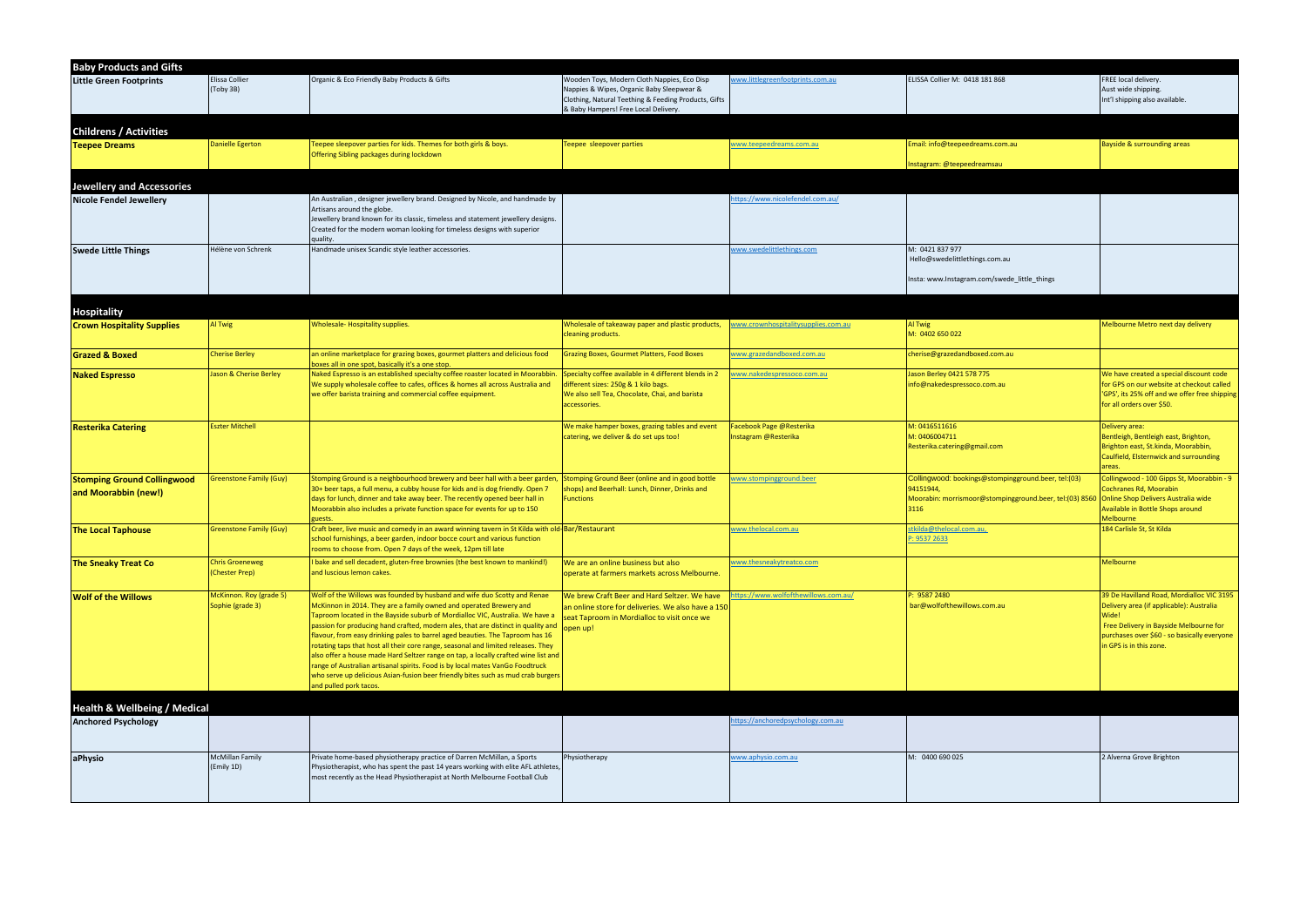| <b>Bodyfit Training Elsternwick</b>                  | Greenstone family             | At BFT, we use science and technology to drive positive outcomes - at all fitness                                                                                                                                                                                                                                                                                                                                                                                                                                                                                                                                                                                                                                   | High energy, community based group fitness and                                                                                                                                                                                                                                                                                                      | ttps://bodyfittraining.com/club/elsternwick/ |                                                                                                                             | 1 Horne Street Elsternwick                                                     |
|------------------------------------------------------|-------------------------------|---------------------------------------------------------------------------------------------------------------------------------------------------------------------------------------------------------------------------------------------------------------------------------------------------------------------------------------------------------------------------------------------------------------------------------------------------------------------------------------------------------------------------------------------------------------------------------------------------------------------------------------------------------------------------------------------------------------------|-----------------------------------------------------------------------------------------------------------------------------------------------------------------------------------------------------------------------------------------------------------------------------------------------------------------------------------------------------|----------------------------------------------|-----------------------------------------------------------------------------------------------------------------------------|--------------------------------------------------------------------------------|
|                                                      |                               | levels. We've incorporated scientifically proven training techniques aimed at<br>reducing fat and creating lean muscle into a variety of 50 minute training<br>sessions that are overseen by highly accredited coaches in a dynamic group<br>environment. High levels of visual content showcasing our programs are shown<br>on multiple digital displays throughout the studio and allow our coaches to<br>spend more time concentrating on our members!                                                                                                                                                                                                                                                           | strength training                                                                                                                                                                                                                                                                                                                                   |                                              |                                                                                                                             |                                                                                |
| <b>Centre for Emotion Focused</b><br><b>Practice</b> | Schafer                       | Psychology, counselling and mental health clinic - supporting emotional<br>development and healing, helping you discover better ways to live your life.                                                                                                                                                                                                                                                                                                                                                                                                                                                                                                                                                             | Our team of psychologists and counsellors support<br>children (4yrs of age and above), adolescents,<br>couples and individuals across areas including<br>anxiety, depression, marital and relationship conflict,<br>child and adolescent development, addiction,<br>trauma, stress management and grief counselling.<br>Medicare rebates available. | ww.emotionfocused.com.au                     | P: (03) 9820 5577<br>www.emotionfocused.com.au                                                                              | Consulting rooms in South Yarra, telehealth<br>appointments Australia wide     |
| <b>Change Chiropractic and</b><br>Kinesiology        | Maeder                        | Chiropractic health services with a difference. No manual adjusting and the<br>focus to restore and maintain your health naturally.<br>While many people may think a visit to the chiropractor is only to relieve lower<br>back or neck pain, I provide health care for a wide range of complaints and<br>health conditions. I view you as a whole person and work with you to ensure<br>optimal health and well being.<br>My special interests include treating migraine, gut health issues, and chronic and<br>recurring low back and neck problems.                                                                                                                                                              |                                                                                                                                                                                                                                                                                                                                                     | hangechiropractic.com.au                     | M: 0414 755 258<br>maederchiro@protonmail.com                                                                               |                                                                                |
| <b>Core Physio &amp; Pilates</b>                     | Lee Ajzenman                  | Boutique physio and pilates studio<br>Professional experts in the field                                                                                                                                                                                                                                                                                                                                                                                                                                                                                                                                                                                                                                             | Physio, sports, spinal, women's health, family,<br>pilates, pre post natal services                                                                                                                                                                                                                                                                 | vww.coremelbourne.com.au                     | P: 9523 8111                                                                                                                | Level2, 370 Glenhuntly Road<br>Elsternwick                                     |
| <b>Cosmetic Physicians</b>                           | Mira Klein & Greg Scher       | Cosmetic injectables - anti-wrinkle injections (botox/dysport), dermal fillers,<br>double chin injections                                                                                                                                                                                                                                                                                                                                                                                                                                                                                                                                                                                                           | Cosmetic injectables<br>We have a room in our house that we inject out of<br>By appointment only                                                                                                                                                                                                                                                    |                                              | Call/SMS 0434579776<br>E: mira18k@gmail.com (Mira)<br>:: gscher@gmail.com                                                   |                                                                                |
| <b>Gardenvale Physiotherapy</b><br>& Pilates         | Katherine Williamson          | Boutique Physiotherapy Clinic, Physiotherapy services, Clinical Exercise and<br>Pilates both individual and group classes (currently on zoom)                                                                                                                                                                                                                                                                                                                                                                                                                                                                                                                                                                       | Physiotherapy, Clinical Exercise and Pilates                                                                                                                                                                                                                                                                                                        | vww.gardenvalephysio.com.au                  | P: 9530 8000<br>reception@gardenvalephysio.com.au                                                                           | 110 Gardenvale Road Gardenvale                                                 |
| <b>Gutzy</b>                                         | <b>Stefanie Gillis</b>        | Group Traning, personal training, mind body nutrition coach                                                                                                                                                                                                                                                                                                                                                                                                                                                                                                                                                                                                                                                         |                                                                                                                                                                                                                                                                                                                                                     | vww.gutzy.com.au                             | Stefanie@gutzy.com.au<br>0414 414 778                                                                                       | <b>Brighton East</b>                                                           |
| <b>Moving Outcomes</b>                               | Maginnity                     | Short Business Description: I help families affected by disability. As a<br>NeuroMovement practitioner, I offer a gentle, hands-on therapy for the person<br>with additional needs, to improve their physical, emotional and cognitive<br>abilities. For parents and carers, I offer coaching to help make every interaction<br>a learning experience for their special person, and connect to the possibilities<br>for them and their family.                                                                                                                                                                                                                                                                      | NeuroMovement Therapy and Family Coaching                                                                                                                                                                                                                                                                                                           | www.movingoutcomes.com.au                    | M: 0412 706 793<br>soniamaginnity@gmail.com                                                                                 | Anywhere                                                                       |
| <b>NEST Family Clinic</b>                            | Sam Margis<br>(Anikin year 4) | NEST is a medical clinic which brings together a range of multi-disciplinary health General Practice, Nursing and<br>services designed to seamlessly and effectively care for all your family's physical limmunisations, Psychiatry, Psychology, Obstetrics,<br>and emotional health needs. At its core NEST is a multidisciplinary health service  Paediatrics, Physiotherapy, Dietetics, Lactation<br>that helps new, expecting, and prospective parents make a smooth transition to services, Chinese medicine and Acupuncture.<br>parenthood, but it has over the years come to encompass a whole family care<br>model that provides health services to your family at very stage of the family's<br>lifecycle. |                                                                                                                                                                                                                                                                                                                                                     | vww.nestfc.com.au                            | P: NEST FC (1300 6378 32)<br>info@nestfc.com.au                                                                             | 289 Kooyong Road Elsternwick                                                   |
| <b>Paul Mischel</b>                                  | Mischel                       | Clinical Hypnotherapy and Coaching                                                                                                                                                                                                                                                                                                                                                                                                                                                                                                                                                                                                                                                                                  | Hypnotherapy, Life Coaching, Executive Coaching                                                                                                                                                                                                                                                                                                     | aulmischel.com                               | Paul Mischel<br>M: 0416 049 980<br>paul@paulmischel.com                                                                     | Face to Face (Melbourne) and Online<br>(Australia / International)             |
| <b>Pronounce It</b>                                  | Greenstone Family (Claudia)   | Claudia is a Speech Pathologist specialised in English Pronunciation and Accent.<br>She helps people of an international background to speak English clearly, be<br>understood easily and feel confident when communicating in English. Claudia<br>works online and face-to-face either individually or in small groups<br>**Claudia, Guy and their two children, Frankie and Coco, are also film/theatre<br>actors.                                                                                                                                                                                                                                                                                                | English Pronunciation Training for people of an<br>nternational background                                                                                                                                                                                                                                                                          | www.pronounceit.com.au                       | info@pronounceit.com.au, 0403 456 677                                                                                       |                                                                                |
| <b>Tanya Goldin Counselling</b>                      | Tania Goldin                  | Counselling for many mental-health based issues in adolescents and adults<br>caused from stress, bullying, anxiety and other issues.                                                                                                                                                                                                                                                                                                                                                                                                                                                                                                                                                                                | Free 30 min session to get to know each other.<br>\$120 50-60 min ( currently online).                                                                                                                                                                                                                                                              |                                              | P: 9028 5046<br>tanya@goldincounselling.com.au<br>Facebook: Tanya Goldin Counselling<br>Instagram: Tanya Goldin Counselling | Mobile service, Local to Bayside & Glen Eira<br>but servicing all of Melbourne |
| <b>Whiter Smiles Dental</b>                          | Jorek                         | Whiter Smiles Dental is a mobile dental service providing dental examinations,<br>cleans and teeth whitening in the comfort of your own home or office. Izabella<br>is an AHPRA registered Dental Therapist & Hygienist with over 20yrs experience<br>treating both adults and children with experience with even the most anxious of<br>patients.                                                                                                                                                                                                                                                                                                                                                                  | Mobile dental checks, cleans and teeth whitening in  Web: www.whitersmilesdental.com.au<br>your own home, office or work space.<br>• Complimentary dental assessment to discuss teeth Instagram: instagram.com/whitersmilesdental/<br>whitening suitability.<br>• At home teeth whitening sessions/maintenance<br>products                          | Facebook: facebook.com/whitersmilesdental    | Izabella Jorek<br>M: 0402 217 471<br>E: info@whitersmilesdental.com.au                                                      | Local to Bayside, servicing all of Melbourne                                   |
|                                                      |                               |                                                                                                                                                                                                                                                                                                                                                                                                                                                                                                                                                                                                                                                                                                                     |                                                                                                                                                                                                                                                                                                                                                     |                                              |                                                                                                                             |                                                                                |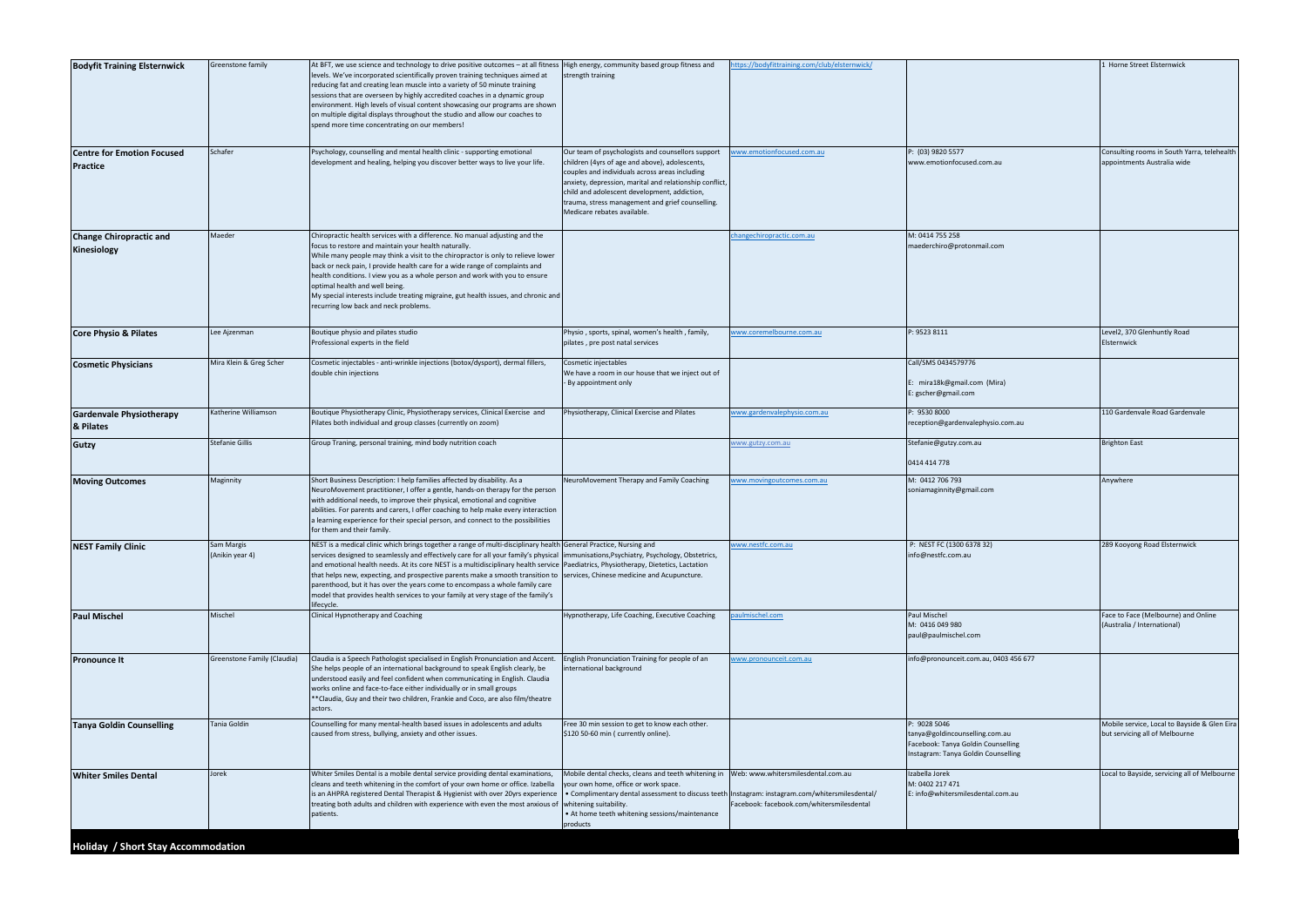| <b>Daybreaker Daylesford</b>                                                                                    | Wines-Winch                                          | Luxury self-contained accommodation positioned high on Wombat Hill, in the<br>heart of beautiful Daylesford.                                                                                                                                                                                                                                                                                                                                                                                                                                                                                                                                                                                                                                                                                          | Short-term accommodation                                                                                                                                                                                                                                                                                                                                                                                                                                                                       | www.daybreakerdaylesford.com.au               | Bookings and information via website or booking agent:<br>Discover Daylesford www.discoverdaylesford.com<br>or (03) 5312 2772                                                                                                                                                                  | Daylesford / Spa Country, Victoria                                                                                                                                                                                                                                                                                     |
|-----------------------------------------------------------------------------------------------------------------|------------------------------------------------------|-------------------------------------------------------------------------------------------------------------------------------------------------------------------------------------------------------------------------------------------------------------------------------------------------------------------------------------------------------------------------------------------------------------------------------------------------------------------------------------------------------------------------------------------------------------------------------------------------------------------------------------------------------------------------------------------------------------------------------------------------------------------------------------------------------|------------------------------------------------------------------------------------------------------------------------------------------------------------------------------------------------------------------------------------------------------------------------------------------------------------------------------------------------------------------------------------------------------------------------------------------------------------------------------------------------|-----------------------------------------------|------------------------------------------------------------------------------------------------------------------------------------------------------------------------------------------------------------------------------------------------------------------------------------------------|------------------------------------------------------------------------------------------------------------------------------------------------------------------------------------------------------------------------------------------------------------------------------------------------------------------------|
|                                                                                                                 |                                                      |                                                                                                                                                                                                                                                                                                                                                                                                                                                                                                                                                                                                                                                                                                                                                                                                       |                                                                                                                                                                                                                                                                                                                                                                                                                                                                                                |                                               |                                                                                                                                                                                                                                                                                                |                                                                                                                                                                                                                                                                                                                        |
| Human Resources, Recruitment, Professional Services<br><b>Australian Visa and Immigration</b><br><b>Experts</b> | Nicole Kirkwood (my son<br>London Townsend grade 3D) | Australian Visa and Immigration Experts is a boutique Australian migration firm, We offer the full suite of visa and migration services:<br>providing the highest standard of service, advice & assistance on visa and<br>migration matters. We excel in migration planning and strategy.<br>We work with both corporate and private clients advising employers and<br>individuals, located in Australia or anywhere in the world.                                                                                                                                                                                                                                                                                                                                                                    | Skilled Migration & Global Talent<br><b>Employer Sponsored</b><br>Investor & Business Skills<br>Student & Graduate<br>Family<br>Resident return & Citizenship<br>Working holiday and Visitor visa<br>We also offer strategic migration planning via one to<br>one consultation (also offered via zoom worldwide),<br>representations and assistance on complex issues<br>and review matters at the Australian Administrative<br>Tribunal (AAT).                                                | https://www.linkedin.com/in/nicole-kirkwood1/ | Australian Visa and Immigration Experts (AVIE)<br>Director: Nicole Kirkwood (MARN) 0962323<br>Within Australia: 1300 387 975<br>Worldwide: +61 499 444 565<br>email: nicole@avie.com.au<br>Web: avie.com.au<br>Head office: Melbourne (Suite 4/157 Martin Street, Brighton,<br>Victoria, 3186) |                                                                                                                                                                                                                                                                                                                        |
| <b>BT Corporate Advisory</b>                                                                                    | Feldman, Boris                                       | Our mission is to help you achieve your financial goals and take away as much<br>stress as possible that is usually associated with it. We offer affordable<br>accounting services and utilise our network of outstanding professionals to<br>deliver comprehensive and effective solutions to all your financial needs.                                                                                                                                                                                                                                                                                                                                                                                                                                                                              | Taxation, Accounting, Bookkeeping, SMSF, Trusts,<br>Companies, GST, CGT, FBT, PAYG, BAS.                                                                                                                                                                                                                                                                                                                                                                                                       | ttps://www.btcorporateadvisory.com.au         | <b>Boris</b><br>M: 0414955764                                                                                                                                                                                                                                                                  |                                                                                                                                                                                                                                                                                                                        |
| <b>Creative Cubes</b>                                                                                           | Skovron family                                       | With the pace of business today it's often difficult to secure an office (in prime<br>locations) that can expand & contract with the size of your business at a<br>moment's notice. That's where we come in; CreativeCubes. Co converts buildings   event spaces, concierge services<br>into collaborative communities with culture, workspaces & services which<br>provide a platform for all people to build their business! At the centre of<br>everything we do is an unwavering focus on all people. We wrap people in our<br>community with Happiness & support them with four pillars (Work Spaces +<br>Events + Wellness + Fuel) so they can stay focused on what they're passionate<br>about. 4 location: Richmond, Sth Melbourne, Hawthorn, Carlton                                         | private offices, collaborative spaces, meeting rooms,<br>presentation facilities, day passes, onsite catering,                                                                                                                                                                                                                                                                                                                                                                                 | ww.creativecubes.co                           | www.creativecubes.co                                                                                                                                                                                                                                                                           | Richmond, Sth Melbourne, Hawthorn,<br>Carlton                                                                                                                                                                                                                                                                          |
| <b>Construction View Pty Ltd</b>                                                                                | Rosenbloom family                                    | 2)Construction View has been providing affordable, high-quality time-lapse<br>photography to clients across Australia for over a decade. We offer a variety of<br>remote time-lapse photographic systems (from 8-24MP) to suit your budget.<br>Builders, developers, project managers and other stakeholders can monitor,<br>track and showcase their construction projects from residential to commercial,<br>industrial to skyscrapers.<br>Our remote camera systems are fully self-sufficient, can be used both indoors<br>and outdoors with the flexibility of utilizing wireless 4G networking and mains<br>power or solar.<br>With a wide variety of non-invasive mounting options we are able to provide a<br>tailored solution to capture your project from the best possible vantage points. | Providing Time Lapse Photography and Drone<br>Videography solutions for the Construction Industry                                                                                                                                                                                                                                                                                                                                                                                              | ww.constructionview.com.au                    | M: 0421 056 216                                                                                                                                                                                                                                                                                | Australia Wide                                                                                                                                                                                                                                                                                                         |
| Dina Zaitman Marketing Coach                                                                                    |                                                      | I offer Marketing Coaching for small business owners. If you're in a marketing<br>rut, or are struggling to implement a structured marketing program, I would<br>love to help you build a rock-solid brand and marketing foundation for your<br>business.                                                                                                                                                                                                                                                                                                                                                                                                                                                                                                                                             | <b>Marketing Coaching</b><br><b>Marketing Strategy Development</b><br><b>Marketing Consulting</b><br><b>Website Consulting</b>                                                                                                                                                                                                                                                                                                                                                                 | www.dinazaitman.com                           | M: 0424 733 141<br>ello@dinazaitman.com                                                                                                                                                                                                                                                        | Australia Wide                                                                                                                                                                                                                                                                                                         |
| Lowe Lippmann Wealth Advisers                                                                                   | Darren Krawitz                                       | Established in 1992, Lowe Lippmann Wealth Advisers aims to provide individual<br>and corporate clients in Melbourne and all across Australia with high quality,<br>personalised financial advice and services, covering all aspects of financial<br>planning                                                                                                                                                                                                                                                                                                                                                                                                                                                                                                                                          | Investment, Superannuation, Personal Insurance                                                                                                                                                                                                                                                                                                                                                                                                                                                 | www.llwa.com.au                               | : +61 3 9525 3777<br>M: 0402 252 577<br>E: darren@llwa.com.au                                                                                                                                                                                                                                  |                                                                                                                                                                                                                                                                                                                        |
| <b>Mindscape Consulting</b>                                                                                     | Mischel                                              | a boutique training and development consultancy that customises and delivers<br>leadership and professional skills training for small, medium and larger<br>organisations                                                                                                                                                                                                                                                                                                                                                                                                                                                                                                                                                                                                                             | . Clear assessment of where you or your organisation<br>is at<br>. Pacilitation of customised leadership programs:<br>Leading self, Leading others/ high performance<br>teams; building coaching capability; leading and<br>managing change; resilience and wellbeing<br>. Conflict management, crucial conversations and<br>constructive feedback<br>. Think on your Feet and communication excellence<br>. Coaching for success for individuals, teams and<br>leaders<br>• Key note speakers | www.mindscapeconsulting.com.au                | Dana Eisenstein<br>M: 0414 551 910<br>dana@mindscapeconsulting.com.au or<br>Paul Mischel 0416 049 980                                                                                                                                                                                          | We offer customised face to face and<br>online leadership courses, an extensive<br>suite of leadership training modules fo<br>leadership development and high<br>performance teams, combined with<br>ongoing executive coaching and suppc<br>leadership tools via face to face and o<br>(Australia and International). |

| Bookings and information via website or booking agent:<br>Discover Daylesford www.discoverdaylesford.com                                                                                                                                                                                       | Daylesford / Spa Country, Victoria                                                                                                                                                                                                                                                                                                |
|------------------------------------------------------------------------------------------------------------------------------------------------------------------------------------------------------------------------------------------------------------------------------------------------|-----------------------------------------------------------------------------------------------------------------------------------------------------------------------------------------------------------------------------------------------------------------------------------------------------------------------------------|
| or (03) 5312 2772                                                                                                                                                                                                                                                                              |                                                                                                                                                                                                                                                                                                                                   |
|                                                                                                                                                                                                                                                                                                |                                                                                                                                                                                                                                                                                                                                   |
| Australian Visa and Immigration Experts (AVIE)<br>Director: Nicole Kirkwood (MARN) 0962323<br>Within Australia: 1300 387 975<br>Worldwide: +61 499 444 565<br>email: nicole@avie.com.au<br>Web: avie.com.au<br>Head office: Melbourne (Suite 4/157 Martin Street, Brighton,<br>Victoria, 3186) |                                                                                                                                                                                                                                                                                                                                   |
|                                                                                                                                                                                                                                                                                                |                                                                                                                                                                                                                                                                                                                                   |
| Boris<br>M: 0414955764                                                                                                                                                                                                                                                                         |                                                                                                                                                                                                                                                                                                                                   |
| www.creativecubes.co                                                                                                                                                                                                                                                                           | Richmond, Sth Melbourne, Hawthorn,<br>Carlton                                                                                                                                                                                                                                                                                     |
| M: 0421 056 216                                                                                                                                                                                                                                                                                | Australia Wide                                                                                                                                                                                                                                                                                                                    |
|                                                                                                                                                                                                                                                                                                |                                                                                                                                                                                                                                                                                                                                   |
| M: 0424 733 141<br>hello@dinazaitman.com                                                                                                                                                                                                                                                       | Australia Wide                                                                                                                                                                                                                                                                                                                    |
| T: +61 3 9525 3777<br>M: 0402 252 577<br>E: darren@llwa.com.au                                                                                                                                                                                                                                 |                                                                                                                                                                                                                                                                                                                                   |
| Dana Eisenstein<br>M: 0414 551 910<br>dana@mindscapeconsulting.com.au or<br>Paul Mischel 0416 049 980                                                                                                                                                                                          | We offer customised face to face and<br>online leadership courses, an extensive<br>suite of leadership training modules for<br>leadership development and high<br>performance teams, combined with<br>ongoing executive coaching and supporting<br>leadership tools via face to face and online<br>(Australia and International). |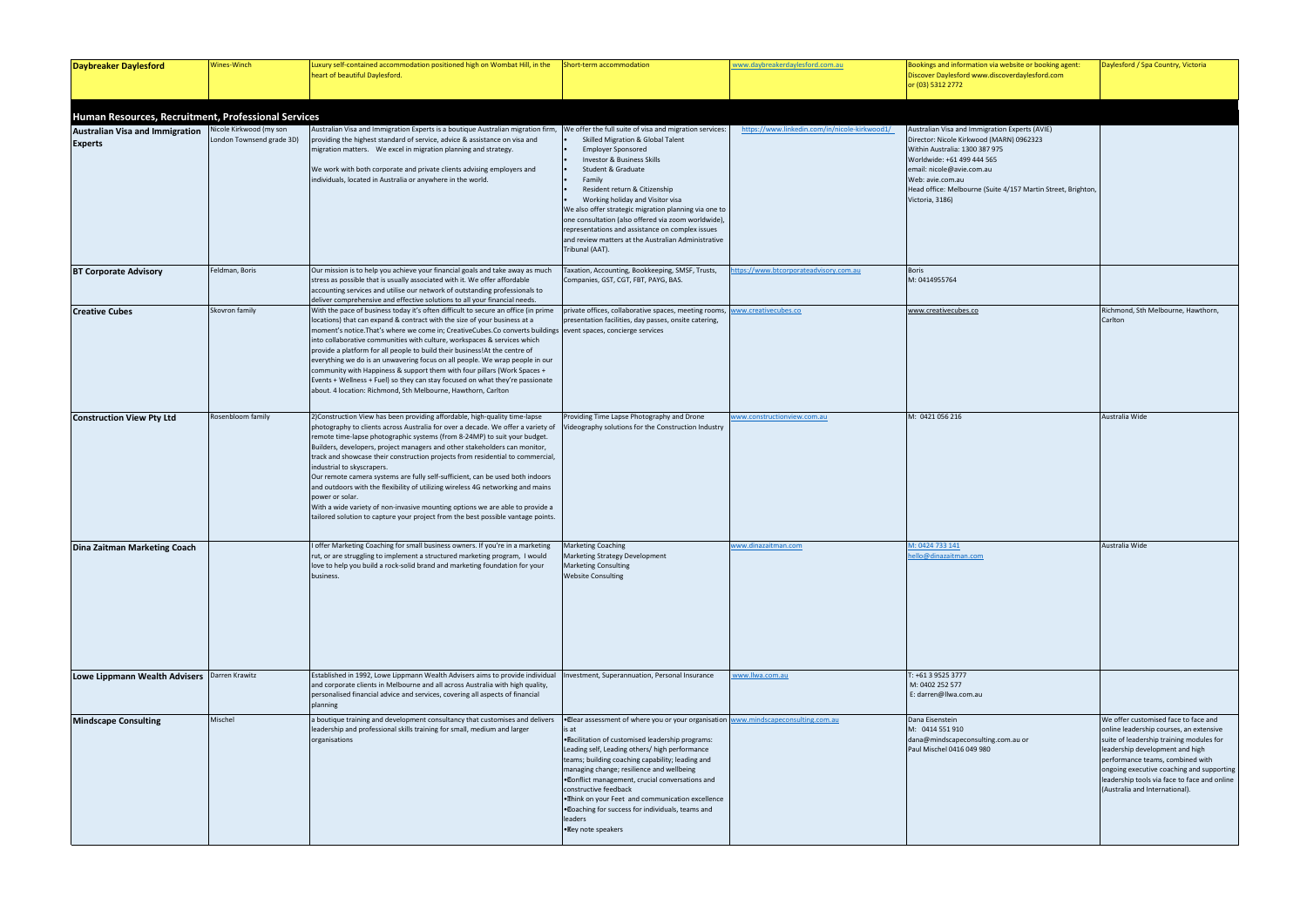| <b>Origami Solutions</b>                | Windust                                                                        | Interior Design Solutions provider for unique individual needs. We assist to save Interior Design services, colour consulting                                                                                                                                                                                                                                                    |                                                                                                                                                                                                                                                                                                                                                                                                                                                                                        | nttps://www.origamisolutions.com.au | M: 0400 071 551                                                                       | Metropolitan Melbourne                                                                             |
|-----------------------------------------|--------------------------------------------------------------------------------|----------------------------------------------------------------------------------------------------------------------------------------------------------------------------------------------------------------------------------------------------------------------------------------------------------------------------------------------------------------------------------|----------------------------------------------------------------------------------------------------------------------------------------------------------------------------------------------------------------------------------------------------------------------------------------------------------------------------------------------------------------------------------------------------------------------------------------------------------------------------------------|-------------------------------------|---------------------------------------------------------------------------------------|----------------------------------------------------------------------------------------------------|
|                                         |                                                                                | couple's argument to minimum when they renovate the house by us providing<br>the clear direction!                                                                                                                                                                                                                                                                                |                                                                                                                                                                                                                                                                                                                                                                                                                                                                                        |                                     | info@origamisolutions.com.au                                                          |                                                                                                    |
| <b>Parcelnet Australia</b>              | Midler                                                                         | We provide managed freight/transport solutions for businesses.                                                                                                                                                                                                                                                                                                                   | Freight and logistics services                                                                                                                                                                                                                                                                                                                                                                                                                                                         |                                     | Jason Midler                                                                          |                                                                                                    |
|                                         |                                                                                |                                                                                                                                                                                                                                                                                                                                                                                  |                                                                                                                                                                                                                                                                                                                                                                                                                                                                                        |                                     | M: 0402 916 200                                                                       |                                                                                                    |
|                                         |                                                                                |                                                                                                                                                                                                                                                                                                                                                                                  |                                                                                                                                                                                                                                                                                                                                                                                                                                                                                        |                                     | jason@midler.com.au                                                                   |                                                                                                    |
| Saltworth                               |                                                                                | I am an independent Tech Recruiter specialising in providing access to prime<br>tech-movers before they become available on the open market. Typically the<br>best people don't change jobs by applying online so instead of advertising, I<br>hand-pick "desirables" to approach and present contenders for interview. Fees<br>are fixed and open for all to see on our website | Independent Tech Agent                                                                                                                                                                                                                                                                                                                                                                                                                                                                 | ttps://www.saltworth.com.au/        | Sarah-Jane.Stratford@Saltworth.com.au                                                 | Melbourne and Sydney                                                                               |
| <b>Schafer Group</b>                    | Schafer                                                                        | Specialised career coaching practice - we work with people who are seeking a<br>better way to navigate personal and professional change, including individuals<br>affected by redundancy, mothers returning to work after parental leave, new<br>leaders, seasoned leaders, those with high potential, executives, and business<br>owners.                                       | One-on-one coaching support to help you find the<br>clarity, connection and courage you need to decide<br>what to do next and take the next step in your<br>career. We work with you to uncover and leverage<br>your natural strengths, passions, values and skills,<br>and identify any blind spots that may be holding you<br>back. Together, we determine how to best combine<br>these to your full advantage and help you make<br>positive and fulfilling career and life choices. | ww.schafergroup.com.au              | M: 0419 668 808<br>info@schafergroup.com.au                                           | Consulting rooms in South Yarra, virtual<br>and telephone appointments available<br>Australia wide |
|                                         |                                                                                |                                                                                                                                                                                                                                                                                                                                                                                  |                                                                                                                                                                                                                                                                                                                                                                                                                                                                                        | /ttps://spaces.com.au               | Sanaz                                                                                 | All of Victoria                                                                                    |
| <b>Spaces Pty Ltd.</b>                  |                                                                                | Architectural & Interior Design Services                                                                                                                                                                                                                                                                                                                                         | Architecture & Interior design services of New<br>Homes, Extension & Renovation. Also, Furniture &<br>Soft Furnishings                                                                                                                                                                                                                                                                                                                                                                 |                                     | M: 0420701397                                                                         |                                                                                                    |
| <b>TIDEE</b>                            | Hyman family<br>Rubin family                                                   | Organising experts for homes and offices                                                                                                                                                                                                                                                                                                                                         | Decluttering and organising spaces (homes and<br>offices)<br>Implementing organising systems<br>Home sale preparation<br>Unpack and organise (house move)<br>TIDEE Up (regular ongoing service)                                                                                                                                                                                                                                                                                        | ww.tidee.com.au                     | M: 0402 887 762<br>M: 0421 336 652<br>tidee@tidee.com.au                              | Melbourne (all areas)                                                                              |
| The Practical Enterprise Group          | Karro Family                                                                   | Business process improvement and change management consulting: Financial<br>management platforms, CRM's, ERP's, Intranets, Document management etc.                                                                                                                                                                                                                              | Business consulting for small to medium businesses<br>(SME's) with a passion for the Not for Profit Sector                                                                                                                                                                                                                                                                                                                                                                             | ww.thepeg.com.au                    | Steve Karro (Director)<br>Alida Karro (Chief Operations Officer)                      |                                                                                                    |
|                                         |                                                                                |                                                                                                                                                                                                                                                                                                                                                                                  |                                                                                                                                                                                                                                                                                                                                                                                                                                                                                        |                                     | P: 03 8548 1830                                                                       |                                                                                                    |
| <b>TRIS Consulting Engineers</b>        | David Yi                                                                       | Expert design experience specialising in structural & civil engineering,<br>documentation, inspection and remedial work for residential and commercial<br>building development.                                                                                                                                                                                                  | Structural & civil engineering for residential and<br>commercial building development.                                                                                                                                                                                                                                                                                                                                                                                                 | http://trisconsulting.com/          | info@thepeg.com.au<br>M: 0431 253 961<br>info@trisconsulting.com                      |                                                                                                    |
| <b>Thrive Workforce Consulting</b>      | Deb Itzkowic                                                                   | Supporting organisations to thrive by providing holistic, pragmatic and effective<br>workplace dispute resolution services                                                                                                                                                                                                                                                       | Culture Review/Audit, Workplace Investigations,<br>Mediation                                                                                                                                                                                                                                                                                                                                                                                                                           | website under construction          | M: - 0402 143 039                                                                     | n/a                                                                                                |
|                                         |                                                                                |                                                                                                                                                                                                                                                                                                                                                                                  |                                                                                                                                                                                                                                                                                                                                                                                                                                                                                        | www.windust.com.au                  | P: 03 9018 8375                                                                       | Metropolitan Melbourne                                                                             |
| <b>Windust Architecture x Interiors</b> | Windust                                                                        | We create residential, multi-residential and commercial buildings<br>for people who appreciate beauty and joy in everyday experiences.                                                                                                                                                                                                                                           | Residential architectural services, Interior Design<br>services                                                                                                                                                                                                                                                                                                                                                                                                                        |                                     | M: 0407 800 702<br>anthony@windust.com.au<br>228 Bank Street South Melbourne VIC 3205 |                                                                                                    |
| <b>Legal</b>                            |                                                                                |                                                                                                                                                                                                                                                                                                                                                                                  |                                                                                                                                                                                                                                                                                                                                                                                                                                                                                        |                                     |                                                                                       |                                                                                                    |
| <b>Burton Quin Law</b>                  | <b>Burton Family</b><br><b>Brian Burton</b>                                    | Legal services                                                                                                                                                                                                                                                                                                                                                                   | Legal services, advice, representation, litigation in<br>family law, small and medium enterprise business<br>solutiosn                                                                                                                                                                                                                                                                                                                                                                 |                                     | M: 0425 706 838                                                                       | Delivered locally but can service anywhere<br>online                                               |
| <b>Opperman Lawyers</b>                 |                                                                                | Legal Services                                                                                                                                                                                                                                                                                                                                                                   | Law firm in Victoria - Property Law / Commercial<br>Law / Conveyancing / IP Law                                                                                                                                                                                                                                                                                                                                                                                                        | ttps://oppermans.com.au             | P: (03) 9595 0215<br>M: 0412998641<br>Level 1/181 Bay St, Brighton VIC 3186           |                                                                                                    |
| <b>SLF Lawyers</b>                      | Jason Quah<br>Quah family years 4 & 6                                          | Legal services                                                                                                                                                                                                                                                                                                                                                                   | Commercial, property, employment and family law                                                                                                                                                                                                                                                                                                                                                                                                                                        | www.slflawyers.com.au               | Jason Quah, jquah@slflawyers.com.au,                                                  |                                                                                                    |
| <b>Motor Vehicles</b>                   |                                                                                |                                                                                                                                                                                                                                                                                                                                                                                  |                                                                                                                                                                                                                                                                                                                                                                                                                                                                                        |                                     |                                                                                       |                                                                                                    |
|                                         |                                                                                |                                                                                                                                                                                                                                                                                                                                                                                  |                                                                                                                                                                                                                                                                                                                                                                                                                                                                                        |                                     |                                                                                       |                                                                                                    |
| <b>Bay City Auto Group</b>              | Adam Sawicki family business<br>Isla Grade 5, Olivia grade4,<br>Brodie grade 1 | Bay City Auto Group-heaps of car brands for you to look at<br>Kia/Mitsubishi/Nissan/GMSV/Suzuki & SsangYong and USED CARS                                                                                                                                                                                                                                                        | Can Bring the car to you<br>Click and Collect services                                                                                                                                                                                                                                                                                                                                                                                                                                 | www.baycityautogroup.com.au         | M: 0417 574 459 (Adam Sawicki)<br>adams@baycityautogroup.com.au                       |                                                                                                    |
|                                         |                                                                                |                                                                                                                                                                                                                                                                                                                                                                                  |                                                                                                                                                                                                                                                                                                                                                                                                                                                                                        |                                     |                                                                                       |                                                                                                    |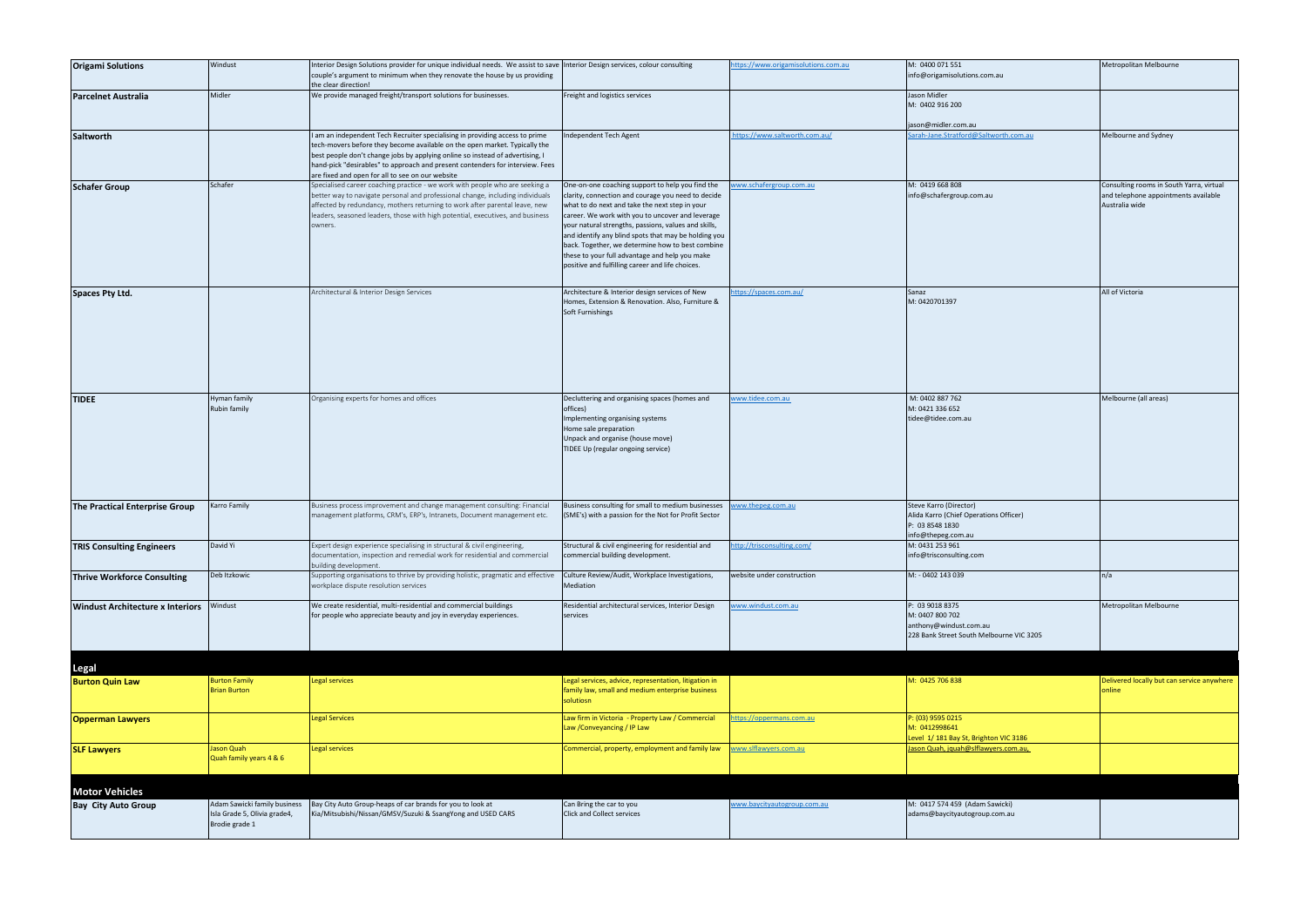| <b>By9Automotive</b>                           |                                             | We save our customers the hassle and haggle of shopping around for a great<br>deal on a new vehicle. We charge the dealer, not the customer for our time. We<br>can also help sell the customers trade in and refer people for assistance with<br>finance.                                                                                                                                                                                                                                                                                                                                                                                                                                                                                                                                                                                                                                                                                                                        |                                                                                                                                                                                          | by 9 automotive.com.au           | M: 0423 311 335                                                                                                                                              |                                                                                                                                                                                                                                                                                                                                                                   |
|------------------------------------------------|---------------------------------------------|-----------------------------------------------------------------------------------------------------------------------------------------------------------------------------------------------------------------------------------------------------------------------------------------------------------------------------------------------------------------------------------------------------------------------------------------------------------------------------------------------------------------------------------------------------------------------------------------------------------------------------------------------------------------------------------------------------------------------------------------------------------------------------------------------------------------------------------------------------------------------------------------------------------------------------------------------------------------------------------|------------------------------------------------------------------------------------------------------------------------------------------------------------------------------------------|----------------------------------|--------------------------------------------------------------------------------------------------------------------------------------------------------------|-------------------------------------------------------------------------------------------------------------------------------------------------------------------------------------------------------------------------------------------------------------------------------------------------------------------------------------------------------------------|
|                                                |                                             |                                                                                                                                                                                                                                                                                                                                                                                                                                                                                                                                                                                                                                                                                                                                                                                                                                                                                                                                                                                   |                                                                                                                                                                                          |                                  |                                                                                                                                                              |                                                                                                                                                                                                                                                                                                                                                                   |
| <b>Personal Care</b><br>The Icy Creek Soap Co. | <b>Monique Sweetland</b><br>(Gus in Year 1) | My soaps are made with love and with a commitment to making beautiful soap<br>that is gentle on your skin, and with as little an impact on the environment as<br>possible.<br>proudly only use the highest quality extra virgin olive oil, from Victoria's own<br>Mount Zero Olives, and certified organic coconut oil from Niulife, both<br>producers who deeply respect the earth and the people involved in their<br>production.<br>My entire range of products proudly contain no palm oil, detergents, sulphates,<br>artificial fragrances or colours, firming or foaming agents, or synthetic additives<br>of any kind.<br>* Made with nothing but the essential ingredients for pure, naturally glycerine-<br>rich soap<br>* Coloured only with natural clays, homegrown citrus zest, organic coffee and<br>tea leaves<br>* Farmer's & gardener's hand scrub soaps, dish and laundry soaps, and custom<br>soaps also available<br>100% home compostable packaging<br>Vegan | Handmade olive oil soaps and all natural cleaning<br>made using only the essential ingredients.                                                                                          | vww.icycreeksoapco.com.au        | M: 0403 440 871<br>monique@icycreeksoapco.com.au<br>Instagram: @icycreeksoapco<br>(www.instagram.com/icycreeksoapco)<br>(www.facebook.com/monique.sweetland) | I make all my soaps from scratch at our<br>farm in Icy Creek, west Gippsland, and at<br>home in Melbourne, and mainly sell online<br>via my website, with free delivery available<br>for people in my local area - Bayside<br>suburbs (Brighton East, Brighton, Bentleigh,<br>Carnegie, Elwood, Elsternwick), and parts<br>of the Baw Baw region (west gippsland) |
| <b>Real Estate</b>                             |                                             |                                                                                                                                                                                                                                                                                                                                                                                                                                                                                                                                                                                                                                                                                                                                                                                                                                                                                                                                                                                   |                                                                                                                                                                                          |                                  |                                                                                                                                                              |                                                                                                                                                                                                                                                                                                                                                                   |
| <b>David Marshall Property</b>                 |                                             |                                                                                                                                                                                                                                                                                                                                                                                                                                                                                                                                                                                                                                                                                                                                                                                                                                                                                                                                                                                   | Real Estate Agent, Bayside Sales<br>& Property Management experts                                                                                                                        | www.davidmarshall.com            | greg.super@davidmarshall.com.au                                                                                                                              |                                                                                                                                                                                                                                                                                                                                                                   |
| <b>Retail and Online Stores</b>                |                                             |                                                                                                                                                                                                                                                                                                                                                                                                                                                                                                                                                                                                                                                                                                                                                                                                                                                                                                                                                                                   |                                                                                                                                                                                          |                                  |                                                                                                                                                              |                                                                                                                                                                                                                                                                                                                                                                   |
| <b>Little Green Footprints</b>                 | <b>Elissa Collier</b><br>(Toby 3B)          | <b>Organic &amp; Eco Friendly Baby Products &amp; Gifts</b>                                                                                                                                                                                                                                                                                                                                                                                                                                                                                                                                                                                                                                                                                                                                                                                                                                                                                                                       | Wooden Toys, Modern Cloth Nappies, Eco Disp<br>Nappies & Wipes, Organic Baby Sleepwear &<br>Clothing, Natural Teething & Feeding Products, Gifts<br>& Baby Hampers! Free Local Delivery. | www.littlegreenfootprints.com.au | ELISSA Collier M: 0418 181 868                                                                                                                               | FREE local delivery.<br>Aust wide shipping.<br>Int'l shipping also available.                                                                                                                                                                                                                                                                                     |
| <b>Milk and Cookies</b>                        | Tali Gal-On                                 | Tees, punny cards & gifts, featuring original<br>illustrations that are a little cute, a little silly, and sure<br>to put a smile on your face                                                                                                                                                                                                                                                                                                                                                                                                                                                                                                                                                                                                                                                                                                                                                                                                                                    | Matching family tees, kids & baby<br>apparel, punny greeting cards, kids<br>art prints & other illustrated gifts                                                                         | ttps://milkandcookies.com.au     |                                                                                                                                                              |                                                                                                                                                                                                                                                                                                                                                                   |
|                                                |                                             |                                                                                                                                                                                                                                                                                                                                                                                                                                                                                                                                                                                                                                                                                                                                                                                                                                                                                                                                                                                   |                                                                                                                                                                                          |                                  |                                                                                                                                                              |                                                                                                                                                                                                                                                                                                                                                                   |
| <b>Security</b>                                |                                             |                                                                                                                                                                                                                                                                                                                                                                                                                                                                                                                                                                                                                                                                                                                                                                                                                                                                                                                                                                                   |                                                                                                                                                                                          |                                  |                                                                                                                                                              |                                                                                                                                                                                                                                                                                                                                                                   |
| <b>Mammoth Innovation Pty Ltd</b>              | Jason Kree                                  | have provided the school with their security cameras recently.                                                                                                                                                                                                                                                                                                                                                                                                                                                                                                                                                                                                                                                                                                                                                                                                                                                                                                                    | Security Camera Tech and AI Facial Recognition<br><b>Access Control Systems</b>                                                                                                          | www.monkeyvision.com.au          | M;;0449 881 035<br>jay@mammothinnovation.com.au                                                                                                              | Across Australia                                                                                                                                                                                                                                                                                                                                                  |
| <b>Trades</b>                                  |                                             |                                                                                                                                                                                                                                                                                                                                                                                                                                                                                                                                                                                                                                                                                                                                                                                                                                                                                                                                                                                   |                                                                                                                                                                                          |                                  |                                                                                                                                                              |                                                                                                                                                                                                                                                                                                                                                                   |
| <b>Graffiti Sign</b>                           | Jones family                                | Traditional Signwriter & Artist.                                                                                                                                                                                                                                                                                                                                                                                                                                                                                                                                                                                                                                                                                                                                                                                                                                                                                                                                                  | Murals & decals.<br>Fraditional brush & modern signwriting, commercial<br>& domestic, vehicle signage, aviation & building<br>industry signage.                                          |                                  | Ross Jones<br>M: 0412 549 273<br>graffitisign@gmail.com<br>Instagram @graffiti.signs                                                                         | Melbourne<br>Victoria<br><b>Australia</b>                                                                                                                                                                                                                                                                                                                         |
| <b>Pool Safety Network</b>                     | <b>Hutchins</b>                             | Single Touch Pool Compliance                                                                                                                                                                                                                                                                                                                                                                                                                                                                                                                                                                                                                                                                                                                                                                                                                                                                                                                                                      | .Pool barrier construction<br>2. Repairs and Maintenance<br>3. Inspection and certification<br>4. Building Permits                                                                       | www.poolsafetynetwork.com.au     | <b>Nick Hutchins</b><br>M: 0410 430 811<br>nick@poolsafetyco.com.au                                                                                          | <b>Metro Melbourne</b>                                                                                                                                                                                                                                                                                                                                            |
| <b>RAP</b>                                     |                                             | <b>Electrical Contractor</b>                                                                                                                                                                                                                                                                                                                                                                                                                                                                                                                                                                                                                                                                                                                                                                                                                                                                                                                                                      | New Builds, renovations, data, residential and<br>commercial servicing                                                                                                                   |                                  | <b>Noah Rubenstein</b><br>0412 567 691<br>noah@rapelectrics.com.au                                                                                           | South Eastern SuburbsBrighton to City To<br>Toorak to Mornington Peninsula                                                                                                                                                                                                                                                                                        |
| <b>Scandic Timber Floors</b>                   | <b>Richard von Schrenk</b><br>(Hugo year 4) | Floor sanding business for indoors, as well as outside decking and staircases.                                                                                                                                                                                                                                                                                                                                                                                                                                                                                                                                                                                                                                                                                                                                                                                                                                                                                                    |                                                                                                                                                                                          |                                  | M: 0424 530 990<br>https://www.facebook.com/scandictimberfloorsno1/                                                                                          |                                                                                                                                                                                                                                                                                                                                                                   |